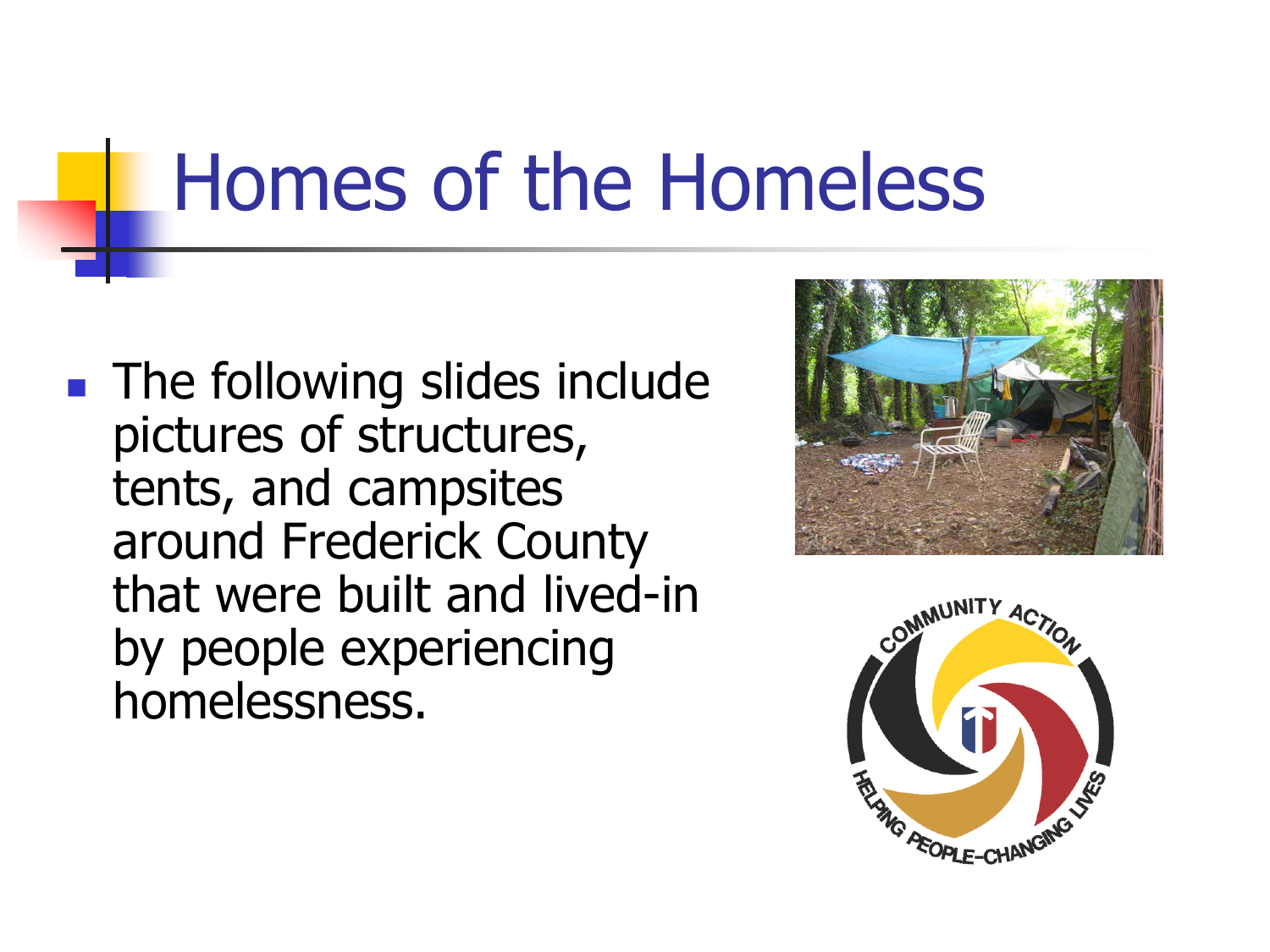#### Poverty in Frederick County

- **The 2013 U.S. Census data** reported that 16,098 persons in Frederick County (6.8% of the 236,740 total population) lived below the federal poverty level.
- **Both children and elderly** persons were disproportionately represented – Census data reports that 8.8% of the population under 18 years of age and 7.3% of the population age 65 and over lived below the federal poverty level.

Source: U.S. Census Bureau, 2013 American Communities Survey 1-Year Estimate

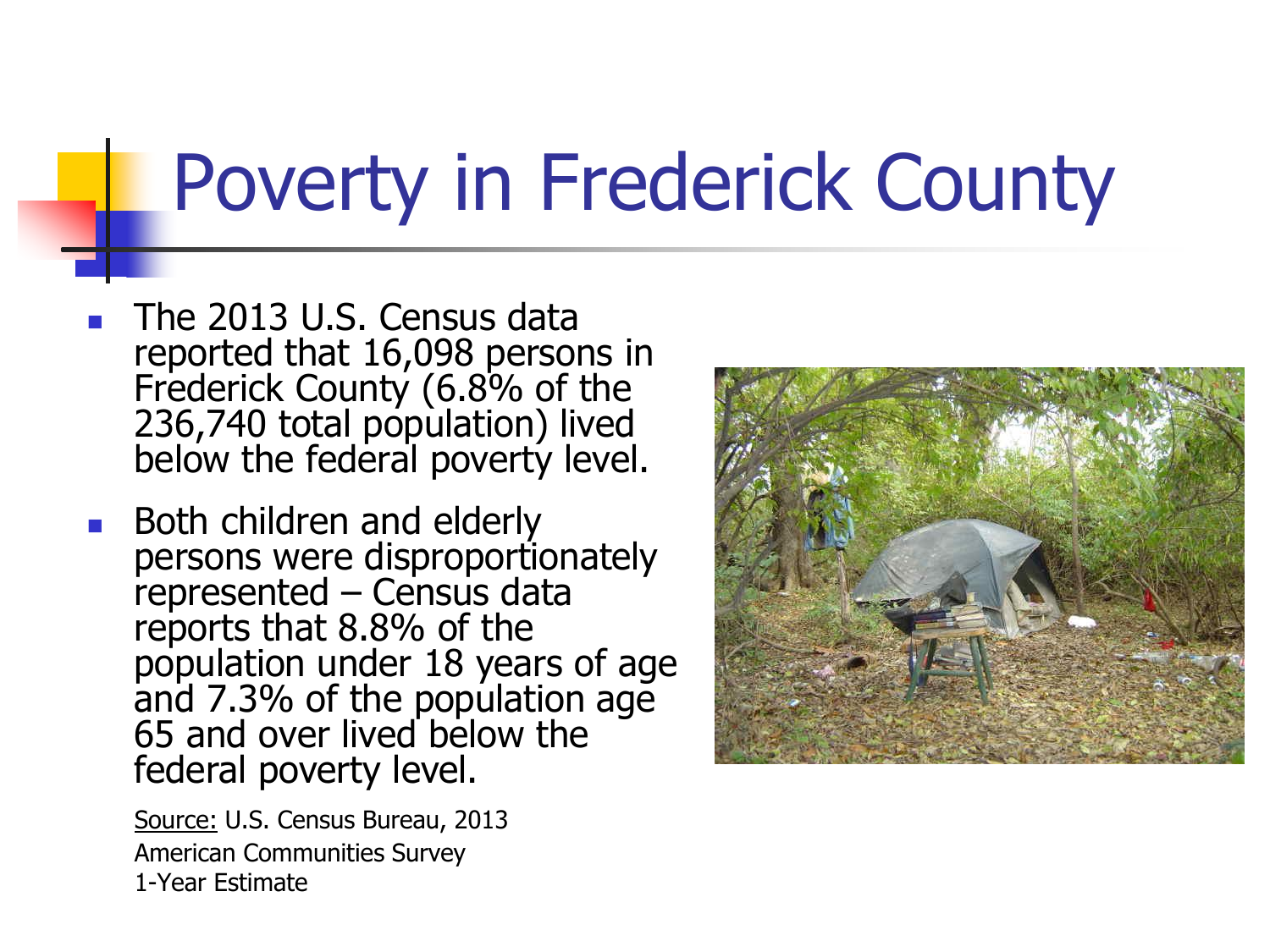## The Federal Poverty Level



- $\blacksquare$  For 2015, the federal poverty level for a single-person is set at \$11,770.
- **For a family of four,** the 2015 federal poverty level is set at \$24,250.

Note: FPL is based on Gross Yearly Income

Source: U.S. Department of Health and Human Services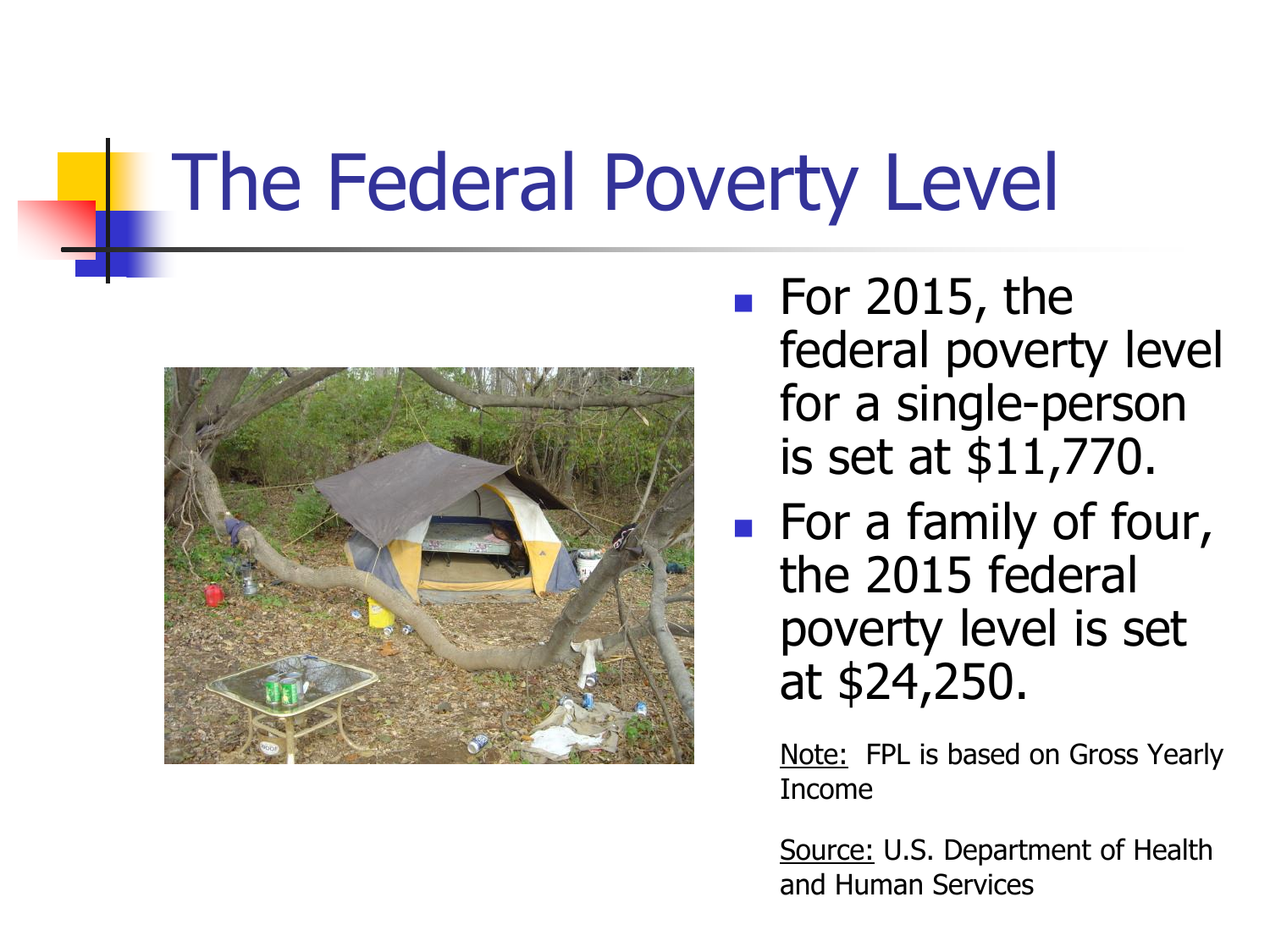## Working Poor Families

The U.S. Census Bureau estimated that 10,038 Frederick County households (11.3% of the households) earned less than \$25,000 in 2013 while the median household income was reported to be \$84,308.

Source: U.S. Census Bureau, 2008-2012 5-Year Estimate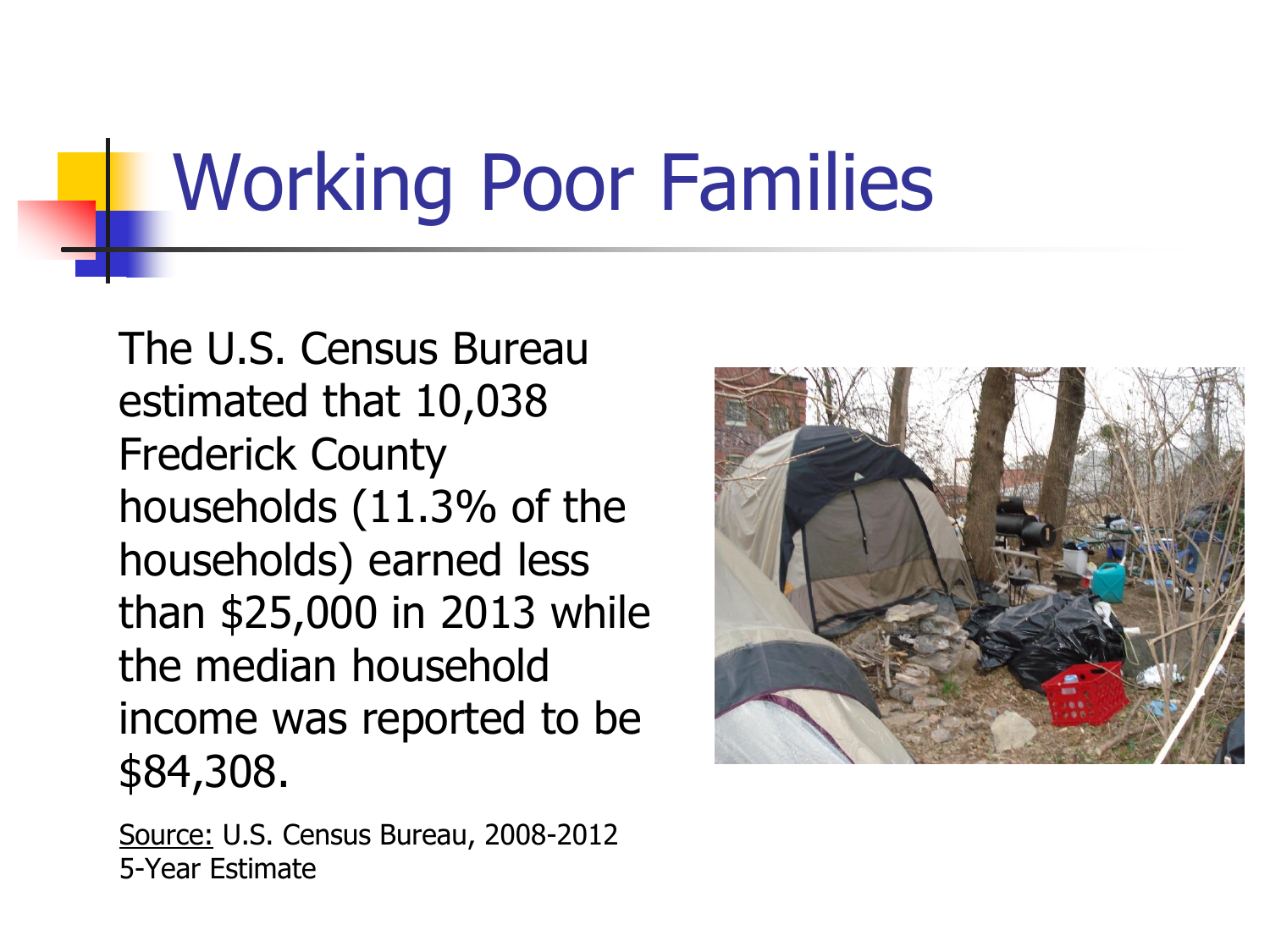# Homelessness in Frederick County: Point-In-Time Survey



■ The Point-In-Time Survey conducted on the streets and in local shelters found 224 different adults and 87 different children that were homeless in Frederick County on January 28, 2015.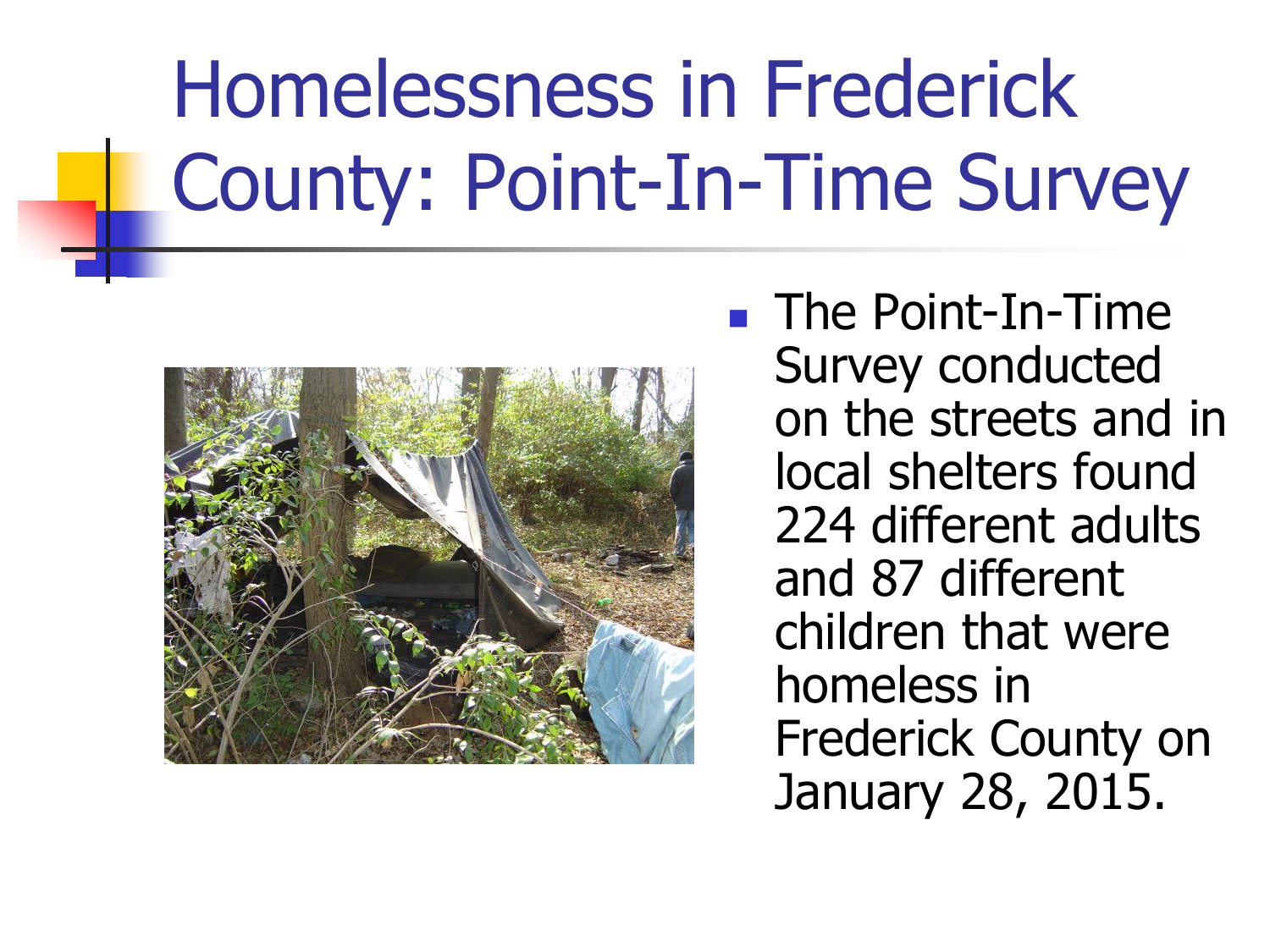## Chronic Homelessness

**Of the 311 different** adults and children surveyed in 2015, the Point-In-Time Survey found 89 adults that reported being chronically homeless for 12 months or longer.

Source: 2015 Point-In-Time Survey

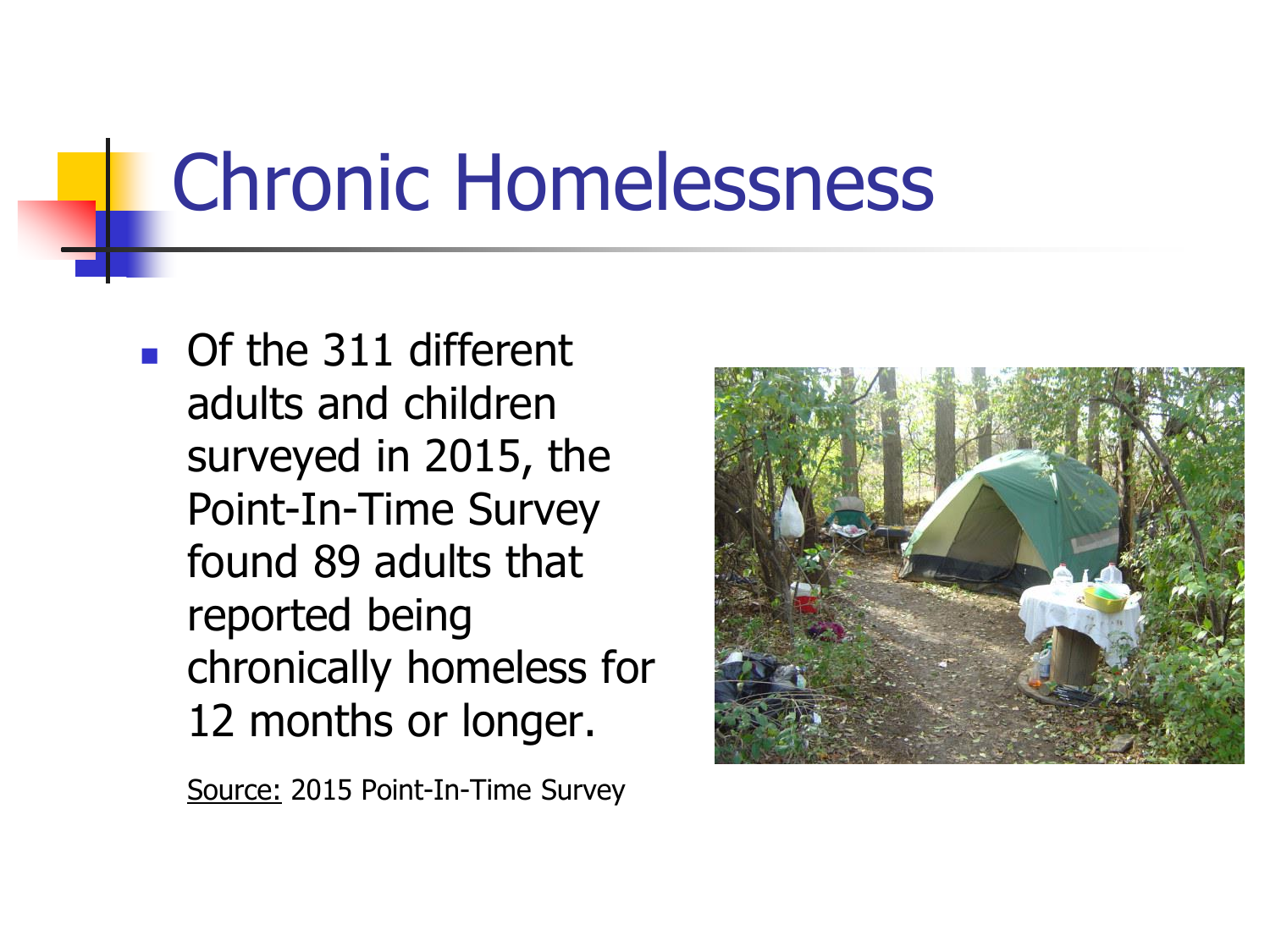#### Point-In-Time Data

#### **HOMELESS COUNT BY CATEGORY**

| <b>Category</b>           | 2015 | 2014 | 2013 | <b>% Change 2013</b><br>to 2015 |
|---------------------------|------|------|------|---------------------------------|
| <b>Total Count</b>        | 311  | 246  | 275  | 13.0%                           |
| Single Individuals        | 181  | 141  | 171  | 5.8%                            |
| <b>Number of Families</b> | 37   | 36   | 38   | $-2.6%$                         |
| Persons in Families       | 130  | 105  | 104  | 25%                             |
| <b>Adults in Families</b> | 43   | 41   | 39   | 10.3%                           |
| Children in Families      | 87   | 64   | 65   | 33.8%                           |
|                           |      |      |      |                                 |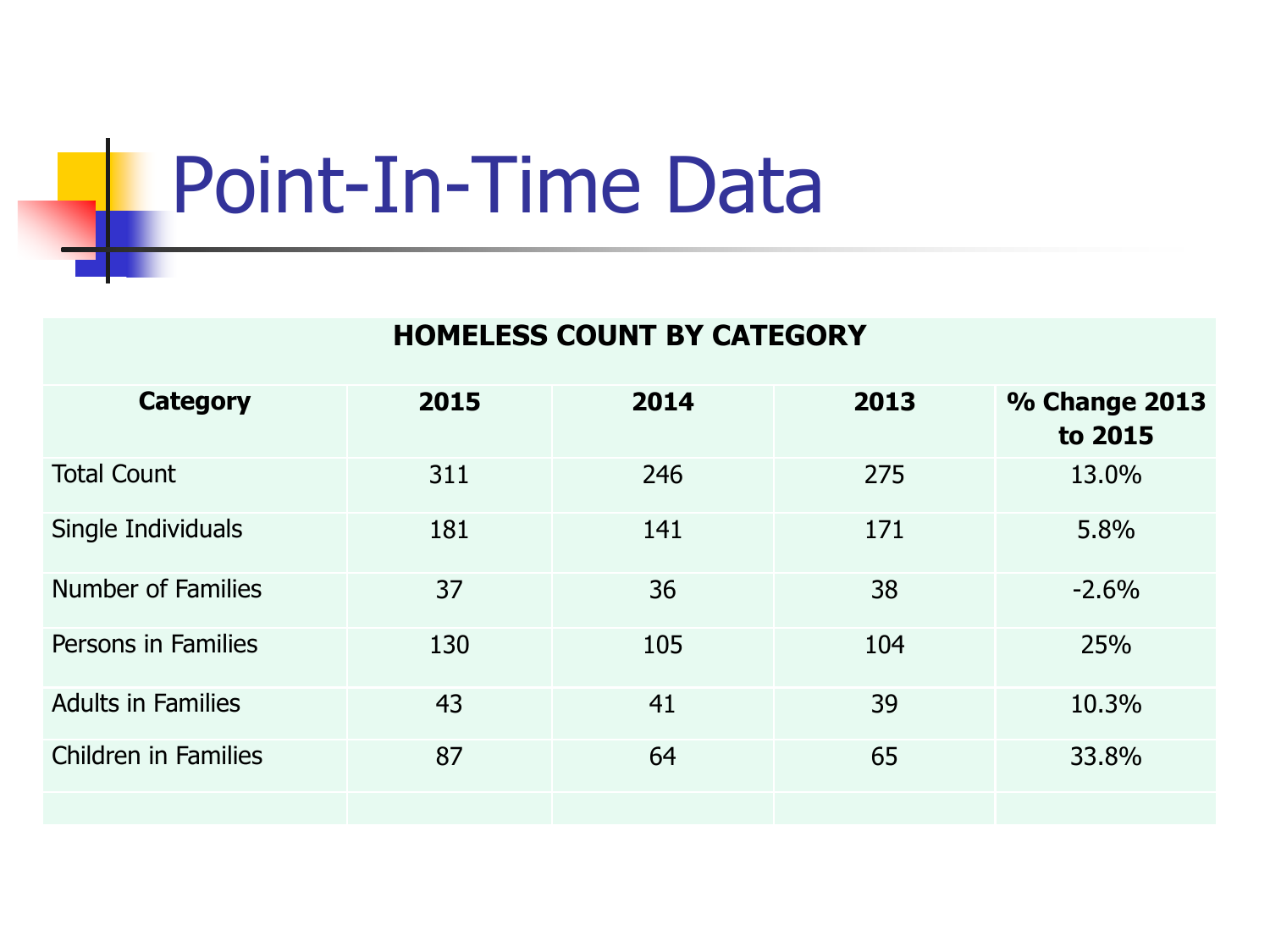## Point-In-Time Subpopulation Data

| <b>SUBPOPULATION DATA</b>                                 |                           |                            |              |  |  |  |
|-----------------------------------------------------------|---------------------------|----------------------------|--------------|--|--|--|
| <b>Subpopulations</b>                                     | <b>Single Individuals</b> | <b>Persons in Families</b> | <b>Total</b> |  |  |  |
| <b>Chronic Substance Abuse</b>                            | 65                        | $\overline{2}$             | 67           |  |  |  |
| <b>Serious Mental Illness</b>                             | 38                        | 6                          | 44           |  |  |  |
| <b>Dually Diagnosed</b>                                   | 36                        | 5                          | 41           |  |  |  |
| <b>U.S. Veteran</b>                                       | 13                        | $\Omega$                   | 13           |  |  |  |
| <b>Living with HIV/AIDS</b>                               | 1                         | $\Omega$                   | 1            |  |  |  |
| <b>Domestic Violence Survivor</b><br>(including children) | 3                         | 17                         | 20           |  |  |  |
| <b>Physical Disability</b>                                | 36                        | $\Omega$                   | 36           |  |  |  |
| <b>Chronic Health Problem</b>                             | 56                        | $\overline{4}$             | 60           |  |  |  |
| <b>Limited English (adults only)</b>                      | $\overline{0}$            | $\mathbf{1}$               | 1            |  |  |  |
| <b>Chronically Homeless</b>                               | 89                        | 0                          | 89           |  |  |  |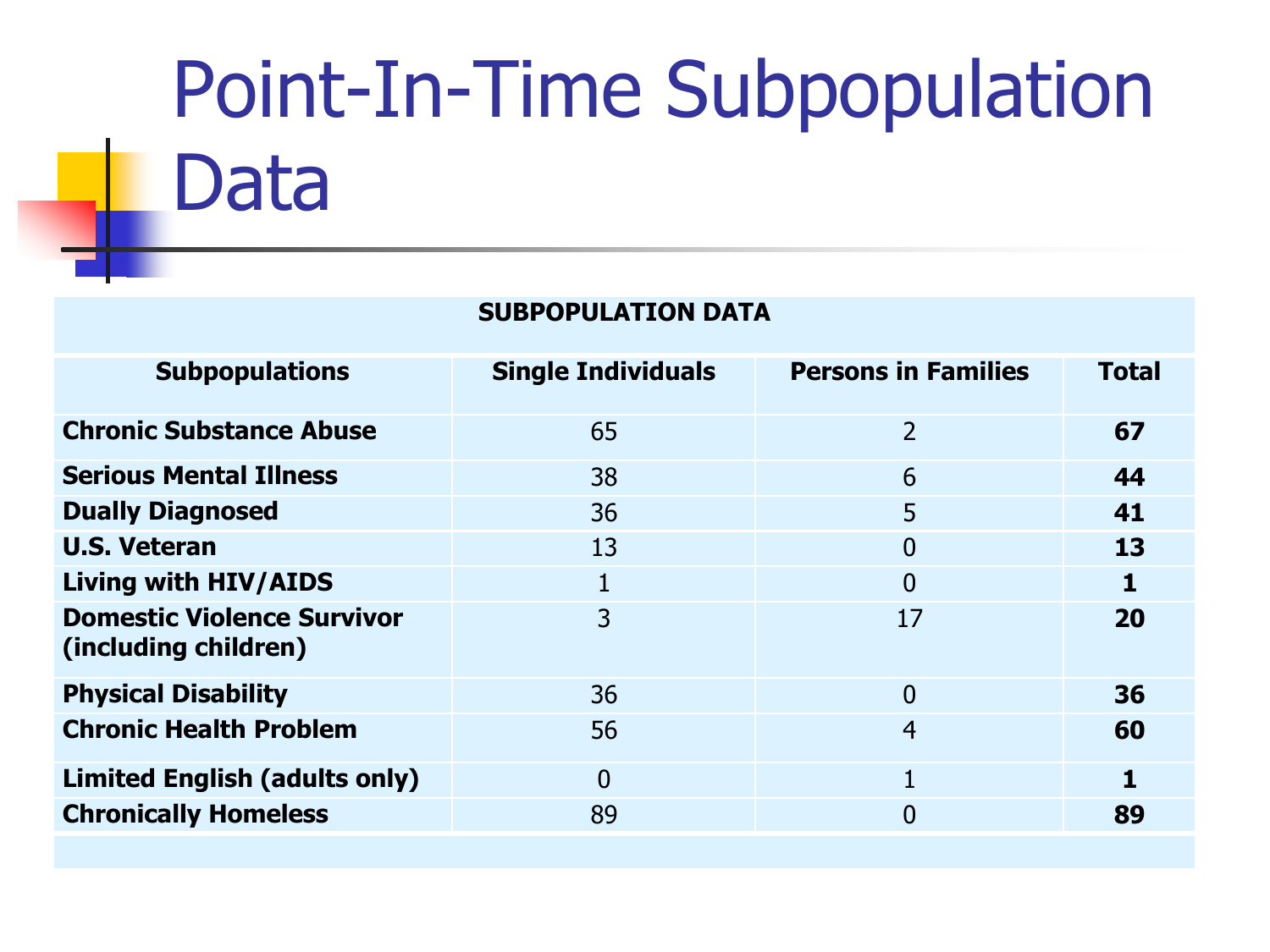Providers of Emergency Shelter and Transitional Housing, and Motel **Placements** 

- Advocates for Homeless Families
- **Finderick Community Action Agency**
- **Frederick Rescue Mission**
- **Heartly House**
- **Religious Coalition for Emergency Human Needs**
- **Student Homelessness Initiative Partnership**
- St. Vincent DePaul Society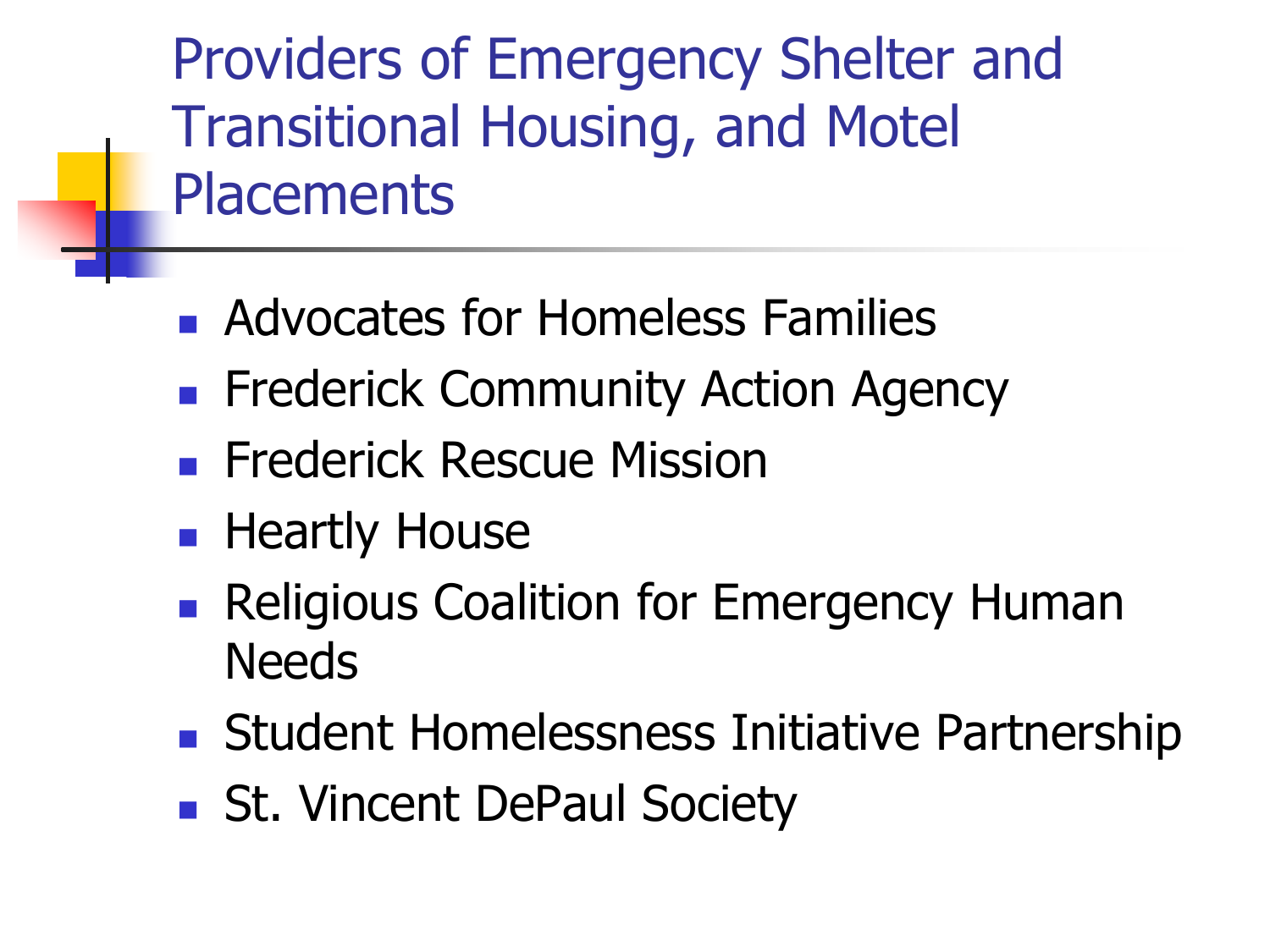Permanent Supportive Housing Programs for Persons That Are Homeless

- **Shelter Plus Care Program operated by** the Mental Health Management Agency of Frederick County
- **Housing First Program operated by the** Frederick Community Action Agency